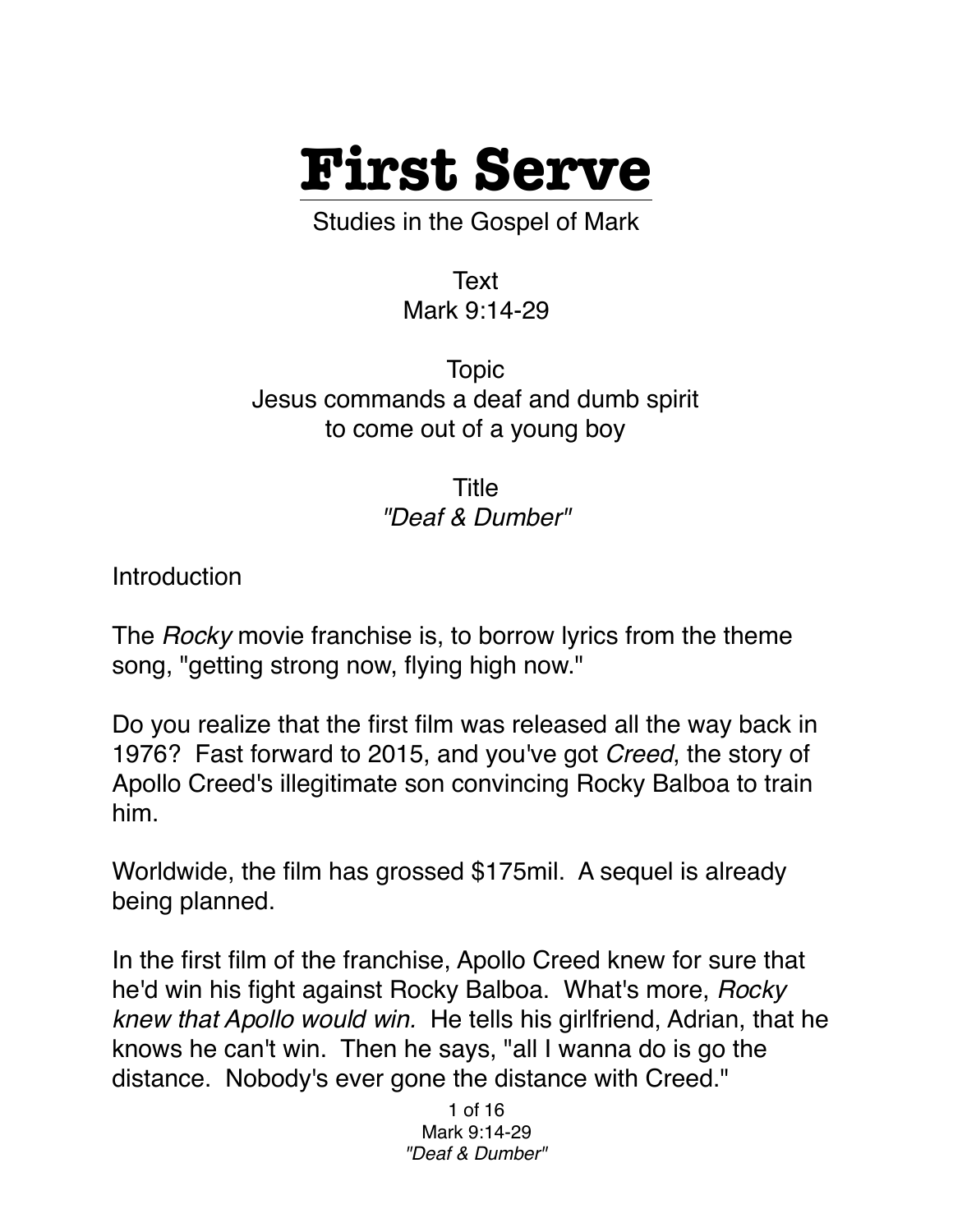You know the story. Rocky is outmatched, but manages to knockdown the over-confident champ. A grueling, punishing fight ensues. Rocky goes the distance, but as predicted, Apollo Creed gets the victory.

As Christians, one of the first words we learn to love is **victory**. We are taught, correctly, that, on the Cross, Jesus *was* and *is* victorious over sin, death, and the devil. His victory means that we, too, are victorious.

Since that's true, why do we get knocked-down so much, and hit the mat so hard when we do?

Victory is hard-won, that's why. It is ours, but it doesn't come without a fight.

We know from reading the New Testament that the devil, although defeated, will go the distance:

- He'll be throwing punches right up until Jesus returns at His Second Coming, when the Lord orders him bound and incarcerated for one thousand years.
- He'll fight-on once released from his prison, only to be finally and utterly defeated when he and his followers are cast alive into the Lake of Fire that has been prepared for their everlasting conscious torment.

In our text, the nine disciples whom Jesus had not taken with Him up the Mount of Transfiguration have a bout with the devil. Victorious over him in the past, this time they hit the mat hard when they are unable to cast out a particularly nasty demon from a young boy.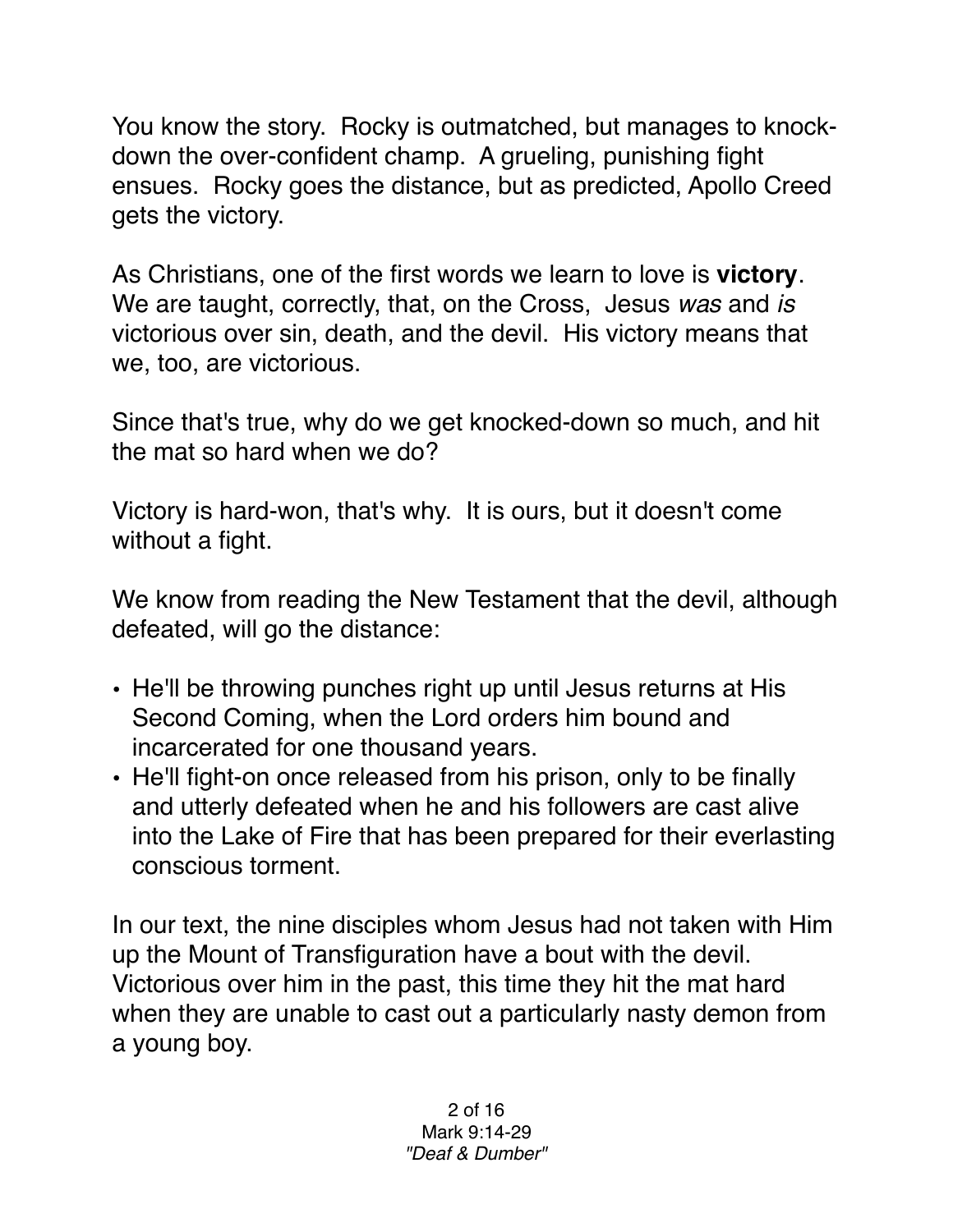It gave Jesus an opportunity to teach a lesson about victory - that it is both *hard-fought,* and *hard-sought.*

I'll organize my thoughts around those two points: #1 Your Spiritual Victory Is Hard-Fought As We Await The Return Of Jesus, and #2 Your Spiritual Victory Is Hard-Sought As We Await The Return Of Jesus.

#1 Your Spiritual Victory Is Hard-Fought As We Await The Return Of Jesus (v14-27)

## Listen to this quote regarding the end of World War II in the Pacific:

Naval superiority for the Allies was assured by victory over the Japanese fleet at Leyte Gulf, while giant B-29 bombers started pounding targets in Japan itself. [Nevertheless there was] bitter fighting from island to island and through the jungles of Burma... **against an enemy that refused to surrender** - until the horror of the atom bombs on Hiroshima and Nagasaki.

We were victorious over a defeated foe, but the enemy fought on until the final blow was delivered.

Likewise, as Christians, we are victorious over a defeated foe, the devil; but our enemy will fight on until the final blow is delivered.

The events in our text give us a rare opportunity to explore and explain the fight we find ourselves in, against defeated enemies who refuse to yield until they must.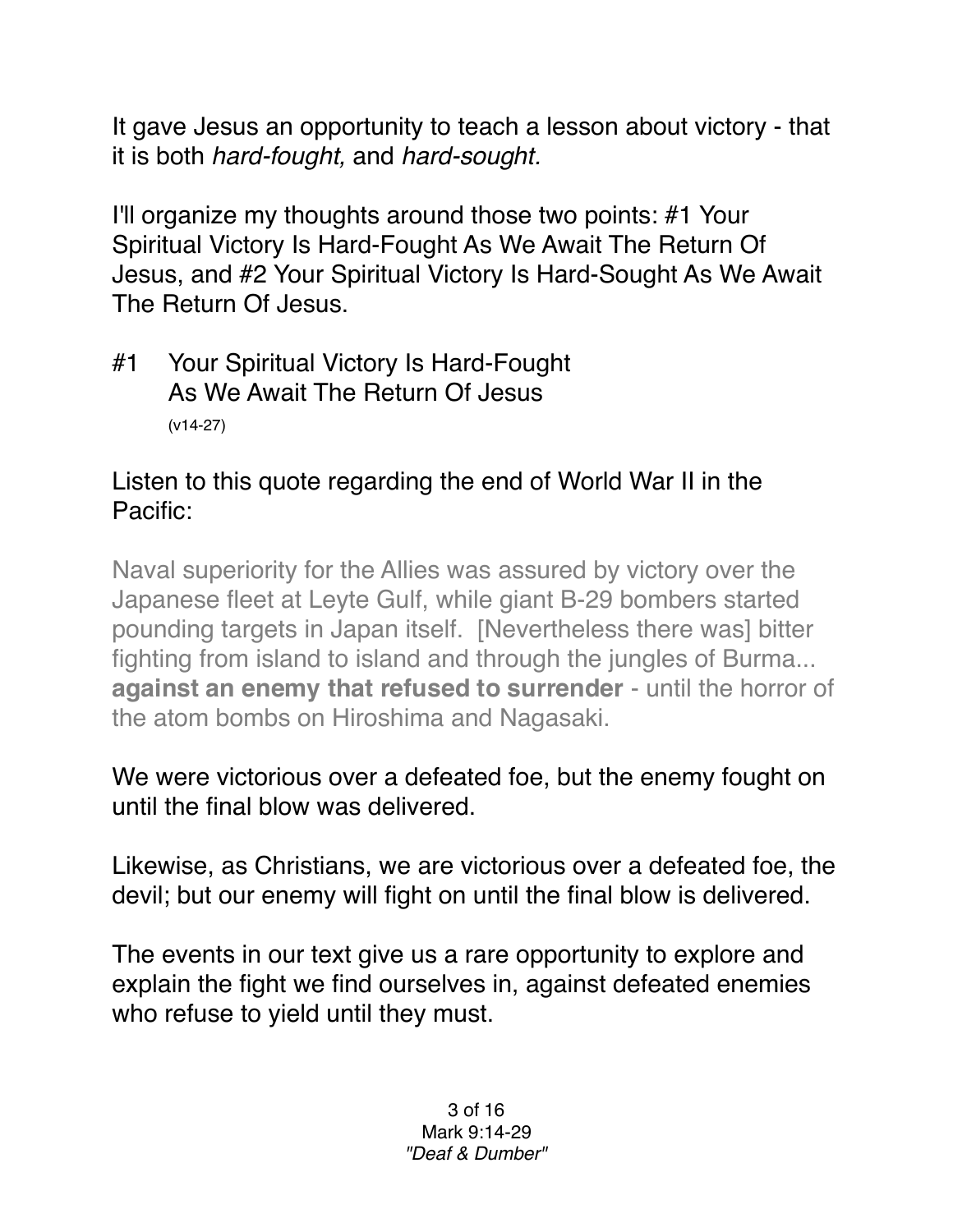Mar 9:14 And when He came to the disciples, He saw a great multitude around them, and scribes disputing with them. Mar 9:15 Immediately, when they saw Him, all the people were greatly amazed, and running to Him, greeted Him.

Jesus was returning, with Peter, James, and John, from the mountain upon which He had appeared to them transfigured, along with Elijah and Moses. The nine disciples He had left in charge of the ministry were being harassed by a group of Scribes.

As soon as the "great multitude" saw Jesus, they "were greatly amazed." An alternate translation is that they "were surprised" to see Him. They weren't expecting Him to show up. Now that He was back, they welcomed Him gladly.

I don't want to drift into mysticism, but I think, sometimes, when we gather together, we're not really expecting Jesus to show up. We're almost surprised if He does.

He promised He'd be among His gathered church. He is here.

*He is here... He is here And He wants to work a wonder; He is here... He is here As we've gathered in His Name.*

Mar 9:16 And He asked the scribes, "What are you discussing with them?"

I sense a hint of protection. Whatever they might be discussing, Jesus knew that the Scribes were nonbelievers and insincere. He knew that their only purpose in discussing anything with the disciples was to befuddle or belittle them.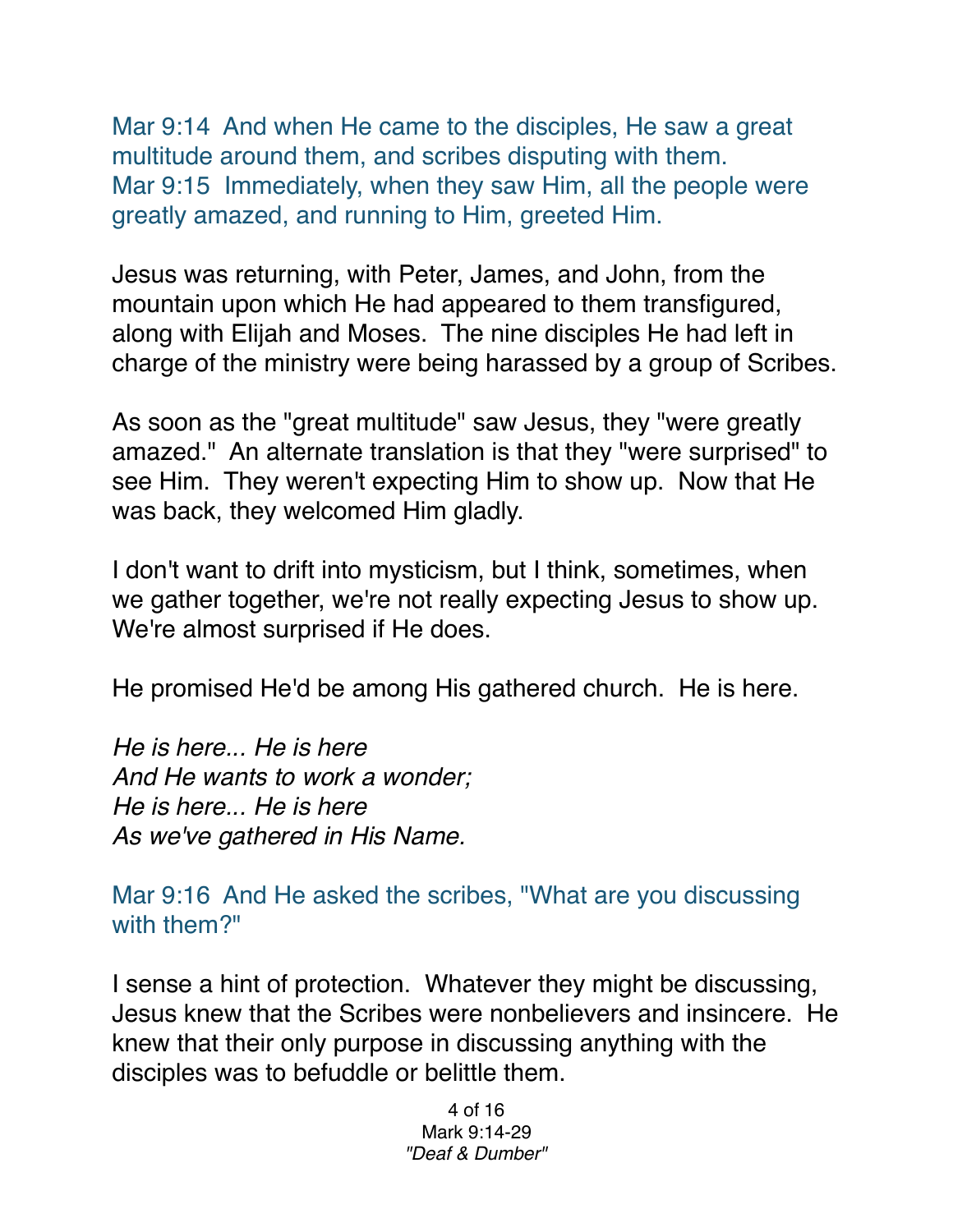We've all been there. Someone, or maybe even several someone's at once, are peppering you with questions, or complaints, about Jesus and the Gospel. They're not sincere questions; it's just an effort to make you look dumb.

Jesus is just as jealous over you, and I suggest that, if you refuse to get stumbled by their criticism, and remain humble, He will use you in their lives. Your example while being berated can be as powerful as your explanations.

It's not always about how much we know. The apostle Paul was a brilliant scholar with unassailable logic, as well as enjoying the anointing of God; but even he was ridiculed by the philosophers on Mars Hill.

Mar 9:17 Then one of the crowd answered and said, "Teacher, I brought You my son, who has a mute spirit. Mar 9:18 And wherever it seizes him, it throws him down; he foams at the mouth, gnashes his teeth, and becomes rigid. So I spoke to Your disciples, that they should cast it out, but they could not."

So that was what they were disputing. The disciples were unable to deal with this demon. The Scribes seized upon their failure to undermine the Person and work of Jesus.

Even without the Scribes' criticism, I'm sure it troubled the disciples. Jesus had given them power to cast out demons. What happened?

Look away from the disciples, for a moment, to the boy. This is severe suffering. In a moment, the father will further describe his son's condition, and we'll gasp at how awful it was.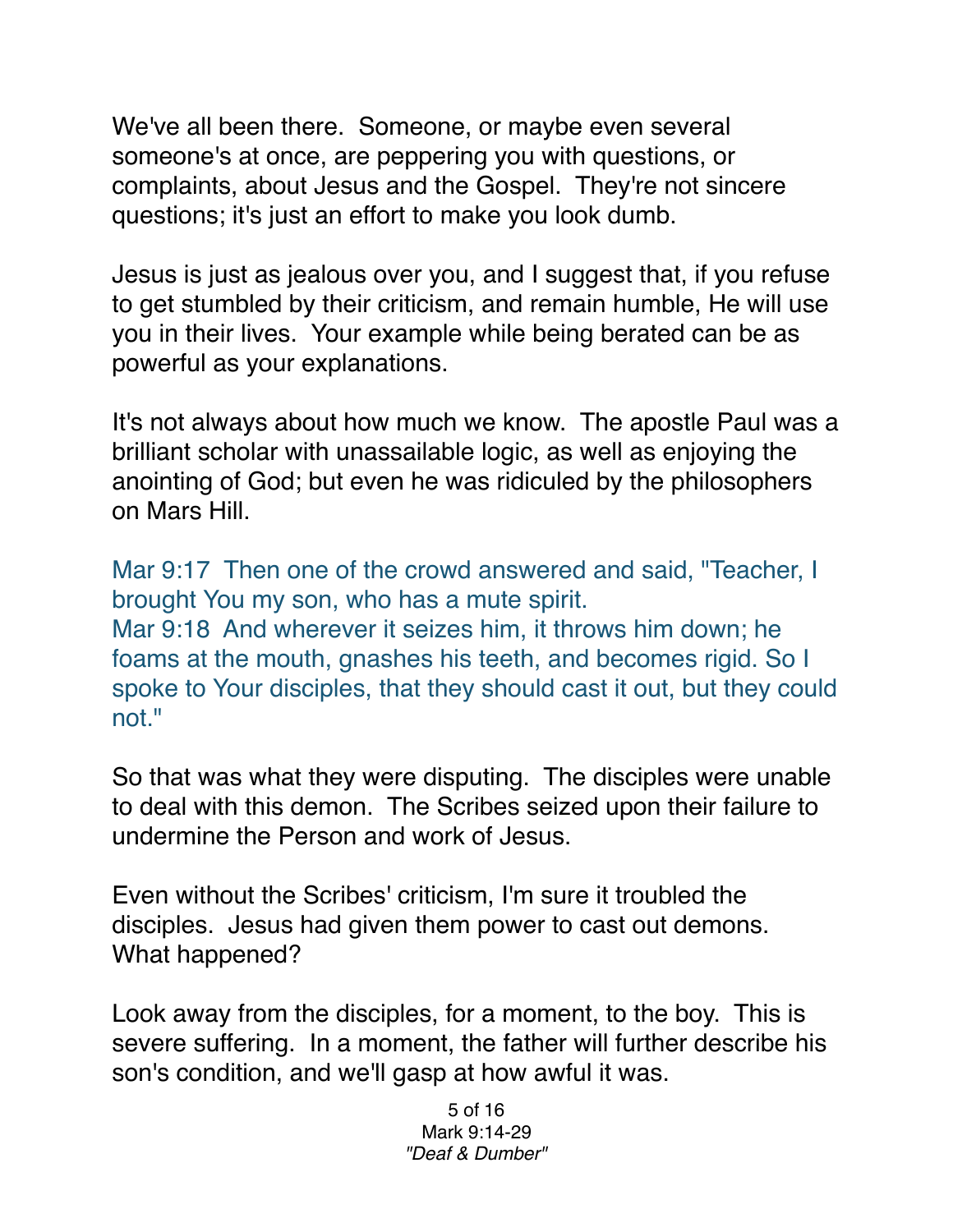In Jesus' temporary absence, His disciples seemed helpless against the evil manifested in the world.

It's the same today. God seems absent, and His followers seem helpless in the face of mounting evil.

God is not absent; we are not helpless. Still, the problem of evil stumbles nonbelievers. It's a great obstacle for them - especially when the evil, or the pain, strikes close to home.

Mar 9:19 He answered him and said, "O faithless generation, how long shall I be with you? How long shall I bear with you? Bring him to Me."

Who was Jesus calling "faithless?" The Greek word is used elsewhere in the New Testament *only of nonbelievers*. It doesn't make sense, to me, that this would be the single use of the word to describe believers.

I think Jesus had the Scribes in mind. He wouldn't be with them much longer; He wouldn't need to bear with them. He was going to His death, then to Heaven.

On the other hand, He would be with His disciples always; and He bears with us through all of our many failures.

I'm not trying to ignore an important exhortation, but this one probably isn't for us.

It might be for **you** - if you are not a believer. How long do you have before it's too late to make a decision to repent, and to turn to God from your sin? You don't know.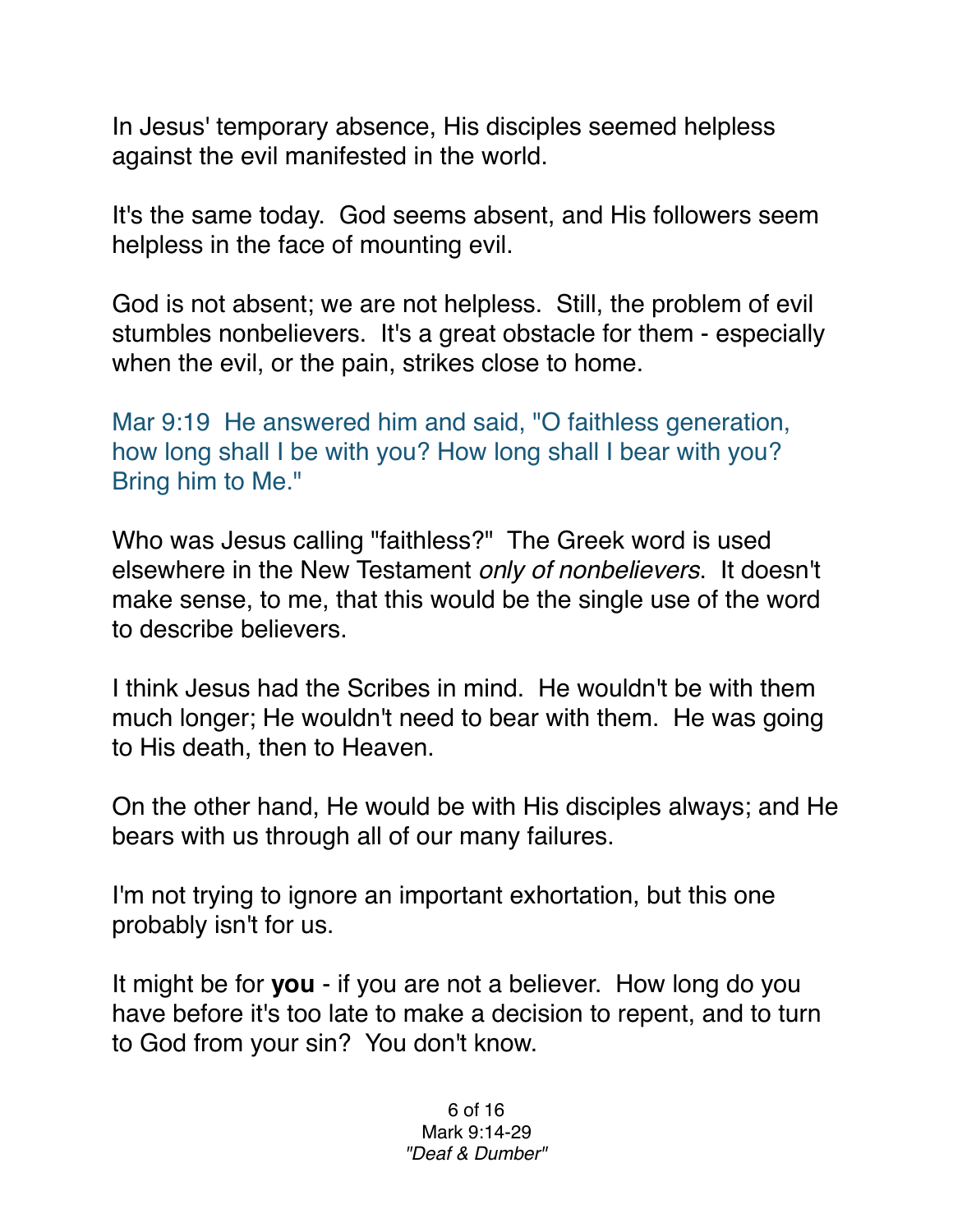What you do know is that you have an appointment with death, and after that there is no further opportunity to be saved.

Mar 9:20 Then they brought him to Him. And when he saw Him, immediately the spirit convulsed him, and he fell on the ground and wallowed, foaming at the mouth.

Put on your parent-hat for a moment. What if this were your boy? This is not a sterile, classroom discussion about evil in the world, or about why God allows suffering. This is a pain that you live with, every minute of every day.

The boy seems to get worse and worse before he is healed, and has the demon cast out. It becomes a picture, for us, of the age in which we live. This demon is typical of the will of the devil and his highly organized forces to fight-on even though defeated.

I mean, the demon knew his time of possessing this boy was up. He knew that Jesus would command him to come out of the boy. But he gave it his all, in defeat.

That is what we can expect, until we are with Jesus. The disciples were getting a glimpse of the church age, in which the devil would be going about like a roaring lion, seeking whom he may devour.

Mar 9:21 So He asked his father, "How long has this been happening to him?" And he said, "From childhood.

Jesus wasn't questioning the dad for the purposes of making a diagnosis, or for suggesting a course of treatment. No, His question, I think, is full of compassion.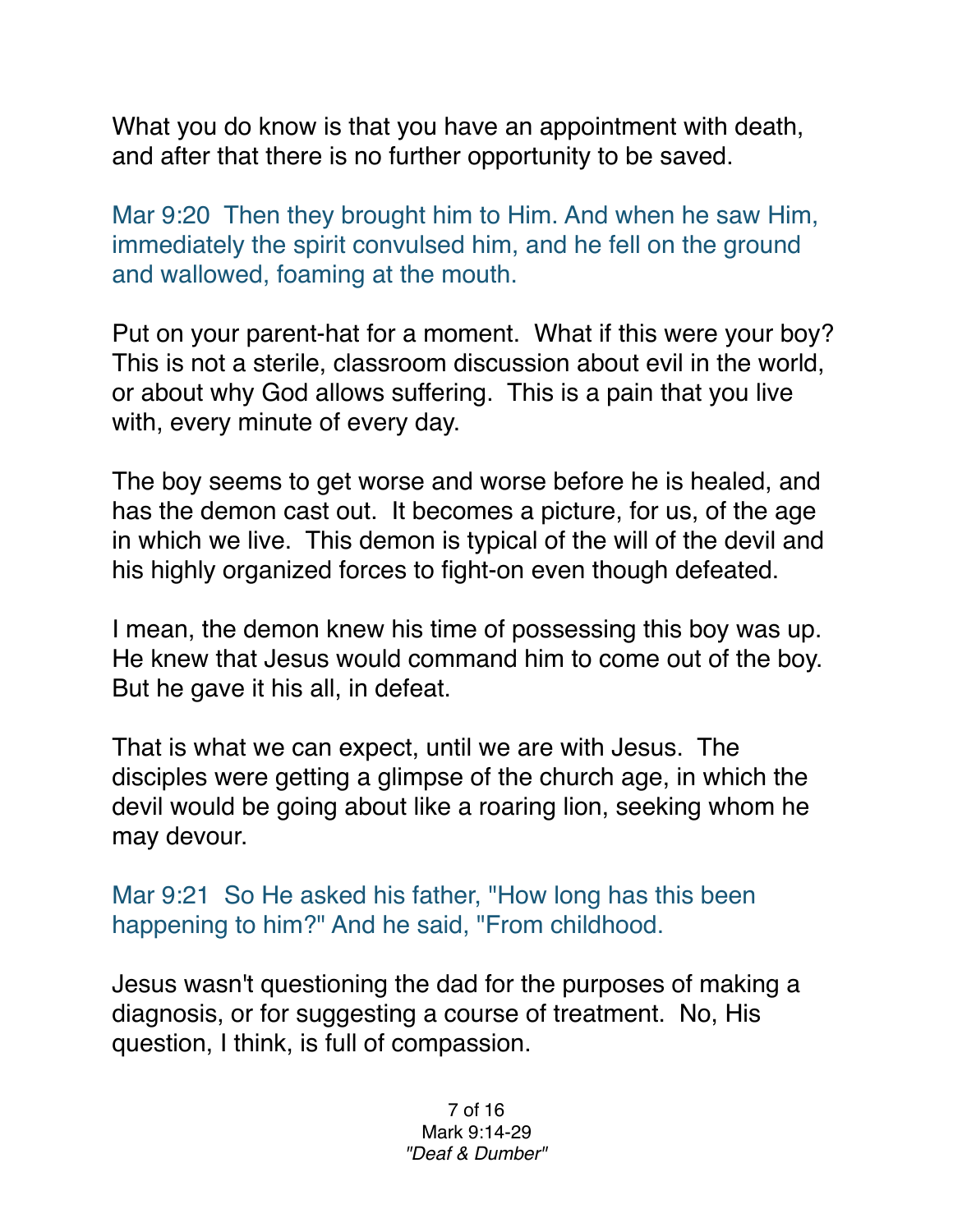It acknowledges the absolute horror of this boy's condition, and the pain his father must have endured watching his son.

God is no idle by-stander to our pain and suffering. He is touched by it, in all points as we are.

God the Father looked on as His only begotten Son was killed. If you think that knowing He was going to raise Jesus from the dead made the Cross an easy thing, you are wrong.

"From childhood," this young boy had been afflicted. The suffering of children really gets to us. It evokes more raw emotion than just about anything. What parent hasn't wanted to trade places with their child in their pain?

Mar 9:22 And often he has thrown him both into the fire and into the water to destroy him. But if You can do anything, have compassion on us and help us."

Among those who portray themselves as experts on demons and demonic possession, there is a belief that demons, in general, have a strong desire to inhabit human bodies. To put it in contemporary terms, they say that demons are Jonesin' to take on flesh.

That's just silly. This demon kept trying to kill the boy he possessed. He wanted to destroy him.

We've taken the position, the biblical position I might add, that the presence of Jesus on the earth was countered by the devil by a demonic invasion upon first century Israel, in a way we don't see today, now that Jesus has ascended into Heaven.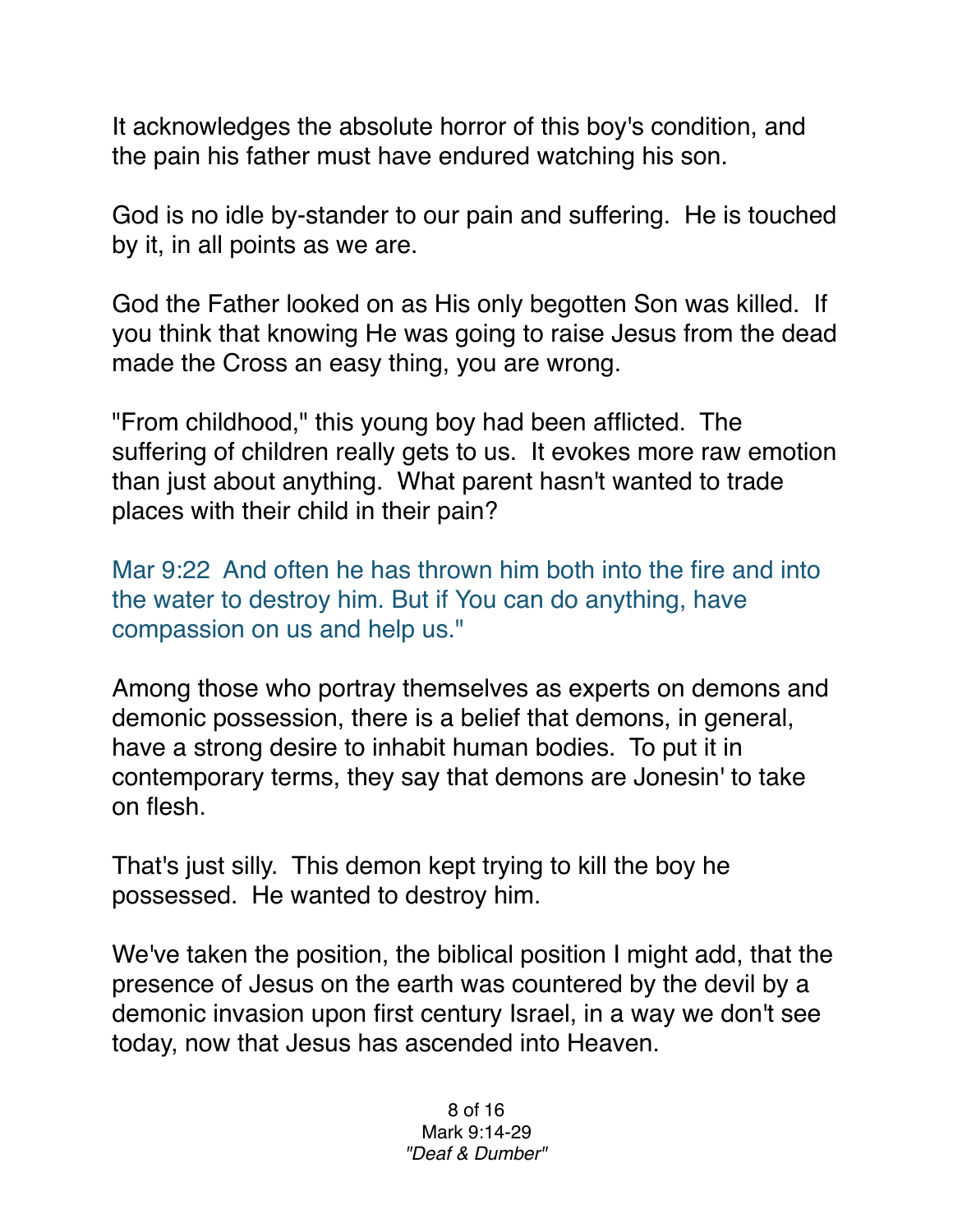Don't get me wrong: Demonic possession is real; it's just not rampant.

Something else demon-hunters say; I've told you about this before. They believe that you must learn a demon's name before you could cast it out. In this case, since the demon made the boy mute, you could never learn his name.

We don't deal with demons based on formulas or superstitions. If we encounter them, we deal with them based on the delegated authority we have from Jesus.

The father of this boy sounds like he'd lost faith in Jesus' ability to cast out demons. It makes sense because His disciples had failed. After all, Jesus had previously conferred upon the twelve the power to cast out demons, and everywhere they went, the demons obeyed them.

Since they failed, and their power was from Jesus, maybe it was because Jesus had lost His mojo.

Mar 9:23 Jesus said to him, "If you can believe, all things are possible to him who believes."

Need to be very, very careful here. Some read this as if Jesus was saying, "If you have enough faith, you can receive any miracle you ask for."

Faith is certainly required at all times, but Jesus didn't say "**anything** is possible." He said "**all things** are possible."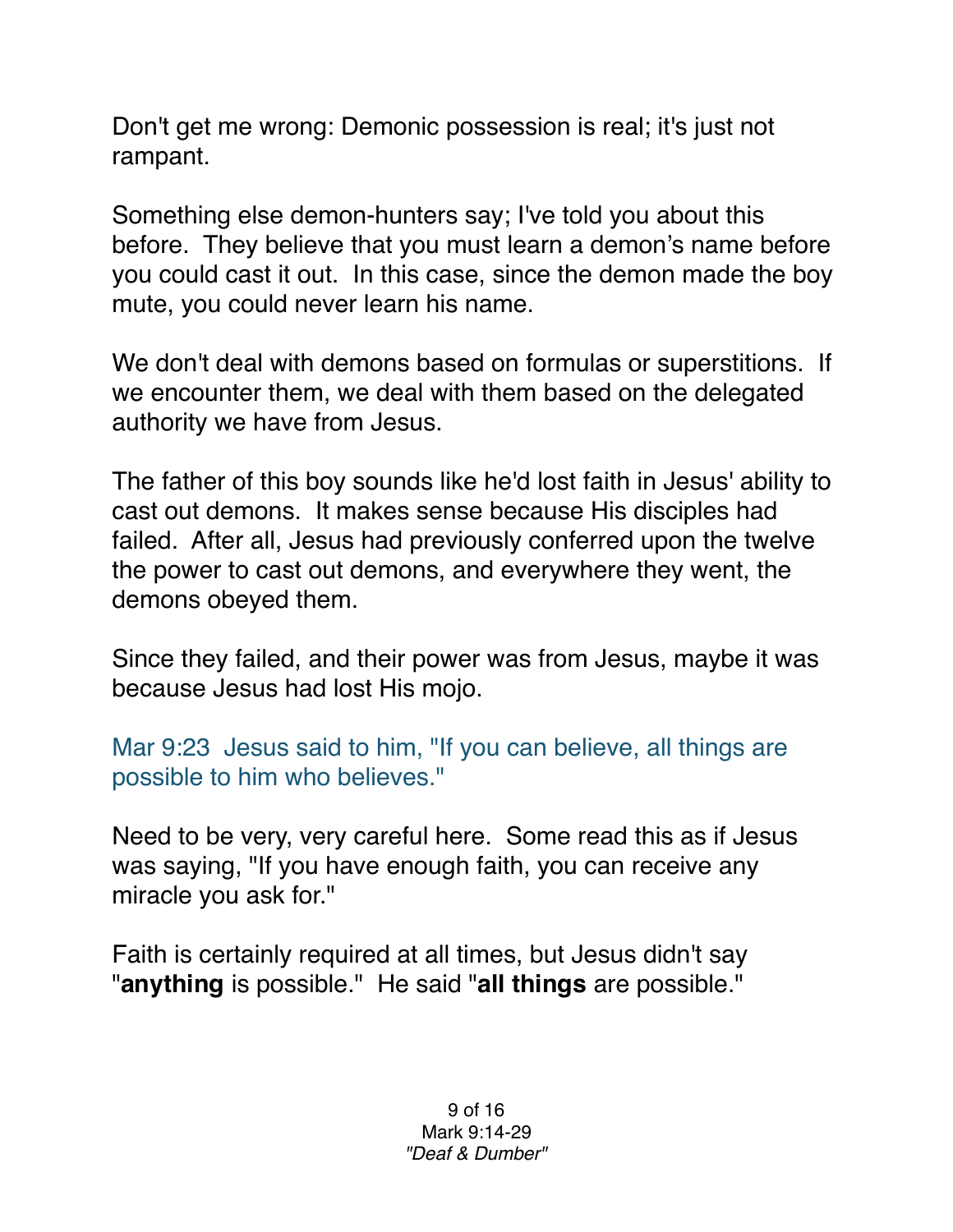That's a lot of things, for sure; but most of them are spiritual, *not* physical. "All things," I think, refers to all the things that God has promised you, or provided for you. In Ephesians they are called "all spiritual blessings in Christ" (1:3).

So, in your suffering, you can (and should!) ask God to heal you. But He may tell you that "all" you really need from Him is sufficient grace to go on enduring your suffering.

"All things" are better than anything we might ask for. We would almost always settle for things that are merely physical, that are merely temporary, and miss those that are spiritual, and prepare us for eternity.

Mar 9:24 Immediately the father of the child cried out and said with tears, "Lord, I believe; help my unbelief!"

*I humbly suggest that this is always true of each of us.* We certainly believe, and on that basis, are justified by God's grace. But the very fact that we must grow seems to indicate we have a certain amount of unbelief that needs to be overcome as we walk with Jesus through our lives.

This father believed the Lord could heal his boy; that's why he had come in the first place. But his belief had been shaken by the failure of the disciples, and he admitted it.

If I'm being honest, throughout my entire Christian walk of some 37 years, I've had something that I was having a hard time believing God for. I have some things right now.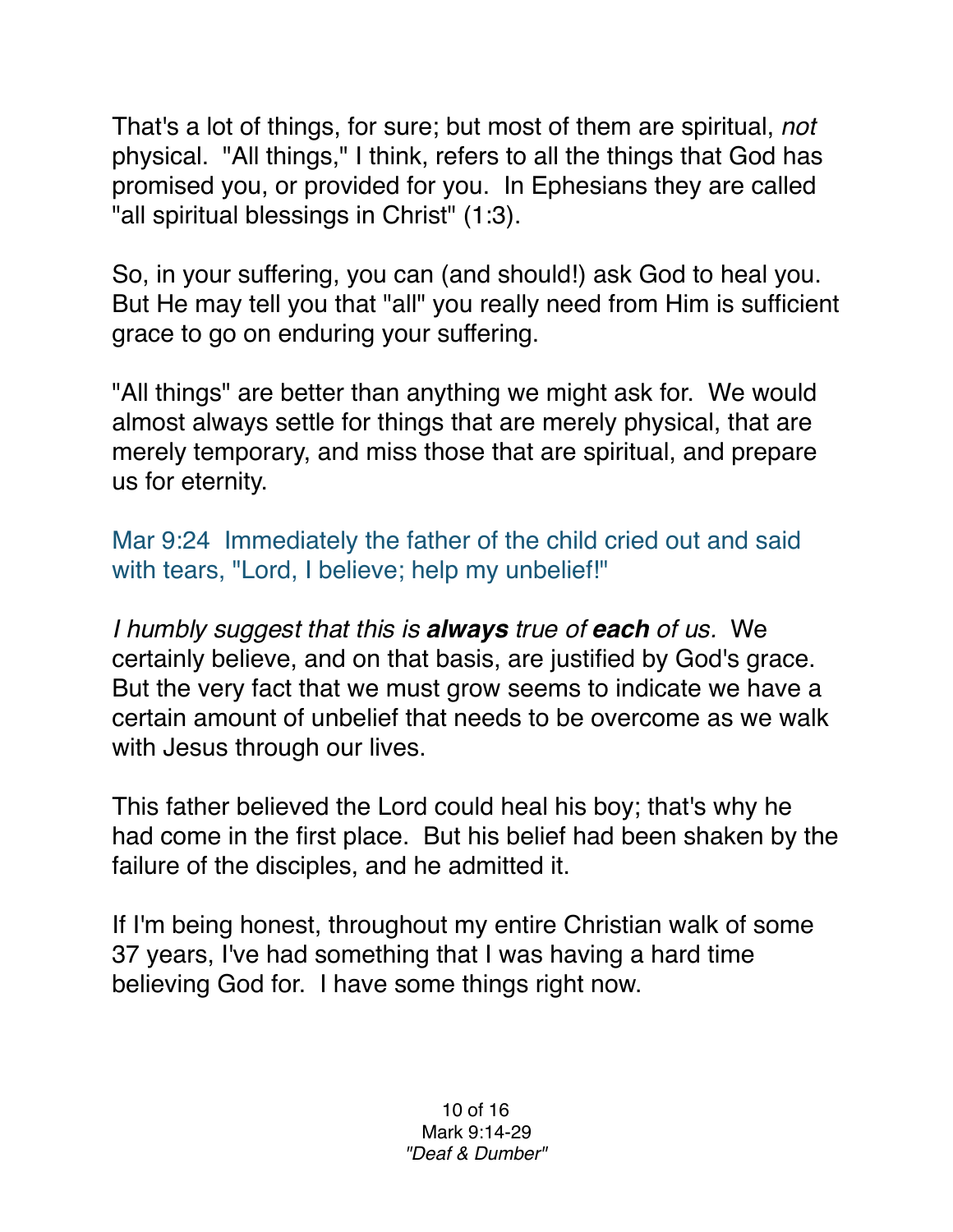Whatever you are going through, unbelief can creep in. When it does, don't hesitate to admit it, and to pray this prayer, in your own words. The hard part is waiting for the Lord to work.

Mar 9:25 When Jesus saw that the people came running together, He rebuked the unclean spirit, saying to it, "Deaf and dumb spirit, I command you, come out of him and enter him no more!"

Mark writes this as though the crowd interrupted Jesus. Because they were approaching, He quickly cast out the demon. But Jesus might not have been done talking to the father.

Be sensitive to the Lord wanting to minister to people, especially when we are gathered together. It's one reason why we try to minimize distractions. A precious spiritual moment can be stolen away from someone by interruptions.

We learn that the boy was deaf as well as dumb. This just keeps getting worse and worse. It's an extreme case, for sure.

Not for Jesus. There is no extremity of suffering beyond His ability to deal with.

Mar 9:26 Then the spirit cried out, convulsed him greatly, and came out of him. And he became as one dead, so that many said, "He is dead."

This was quite a defiant demon. He fought hard, to the end.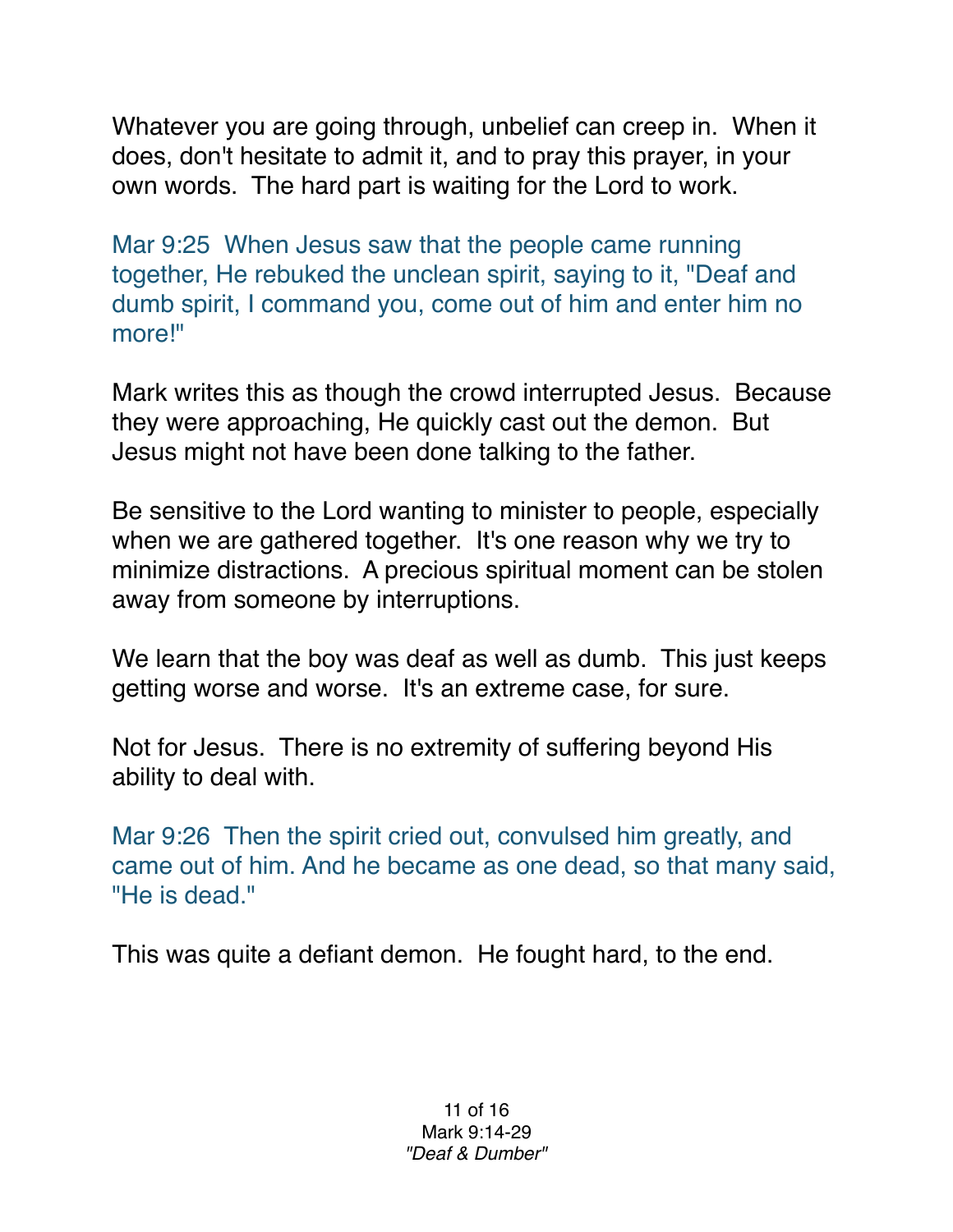I'm belaboring it, but that's one of the major points this episode is hammering home. We live in-between the first and second comings of Jesus. Our defeated foe is defiant, and fighting hard until the end.

Mar 9:27 But Jesus took him by the hand and lifted him up, and he arose.

Mark doesn't need to tell you that the boy was completely healed, inside and out. Do you doubt any of the following?

- He could hear, perfectly.
- He could talk, articulately.
- His burns, from having been thrown into fires, were healed, and his skin was like that of a baby.

What about psychologically? Do you think that he suffered from PTSD? Do you think that he was afraid of water, on account of the many attempts the demon had made to drown him?

I'd say, "No," to those and other questions like it. Jesus heals to the uttermost.

I'm not saying that, for you, everything is miraculously healed when you come to the Lord. I'm not here to heap burdens on you in your struggles.

I **am** saying that every healing you need comes from the Lord. He is your Great Physician.

I hate to say it, for fear of being misunderstood, but Jesus is your Great Psychologist, too. In Him is everything you need for life and for godliness.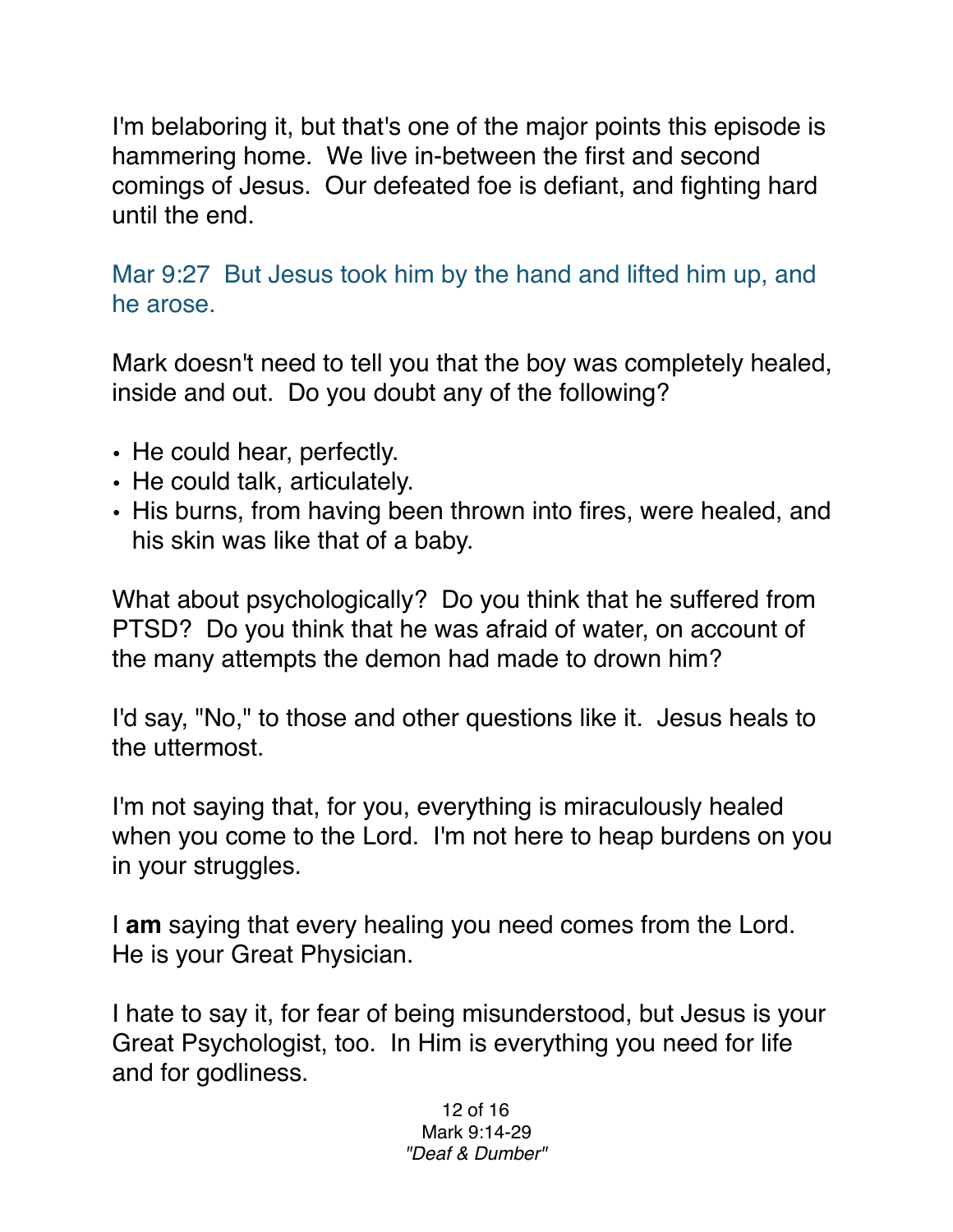There is evil in the world. What's more, it is organized, and powerful. It exists because Adam and Eve, representing us, sinned in the Garden of Eden.

Why does it endure? Because God's plan to overcome it takes time - because He is dealing with cosmic issues of atonement and redemption, along with the human heart, and the free will of men.

Before you object to the "it takes time" argument, consider this. God's plan is essentially a rescue mission. Some rescues take more time than others.

In 2010 the world was gripped by the Chilean mining accident, in which thirty-three men were trapped 2300 feet below the surface. With all the best efforts and equipment, it took sixty-nine days to rescue them.

God's rescue of the human race is like that. Only there is a further twist. Of the thirty-three Chilean miners, not one refused to be rescued. Not one determined to stay trapped and in the dark.

Yet that is exactly the decision of multiplied millions of people everyday. God has saved them, by the Cross of Jesus Christ. But rather than be rescued, they prefer to stay in the darkness, trapped by sin.

God is longsuffering with them - not willing that any should perish, but that they would come to know Him.

Yes, it's true, the devil and his demons refuse to surrender. But the bigger problem is that nonbelievers refuse to surrender - to Jesus.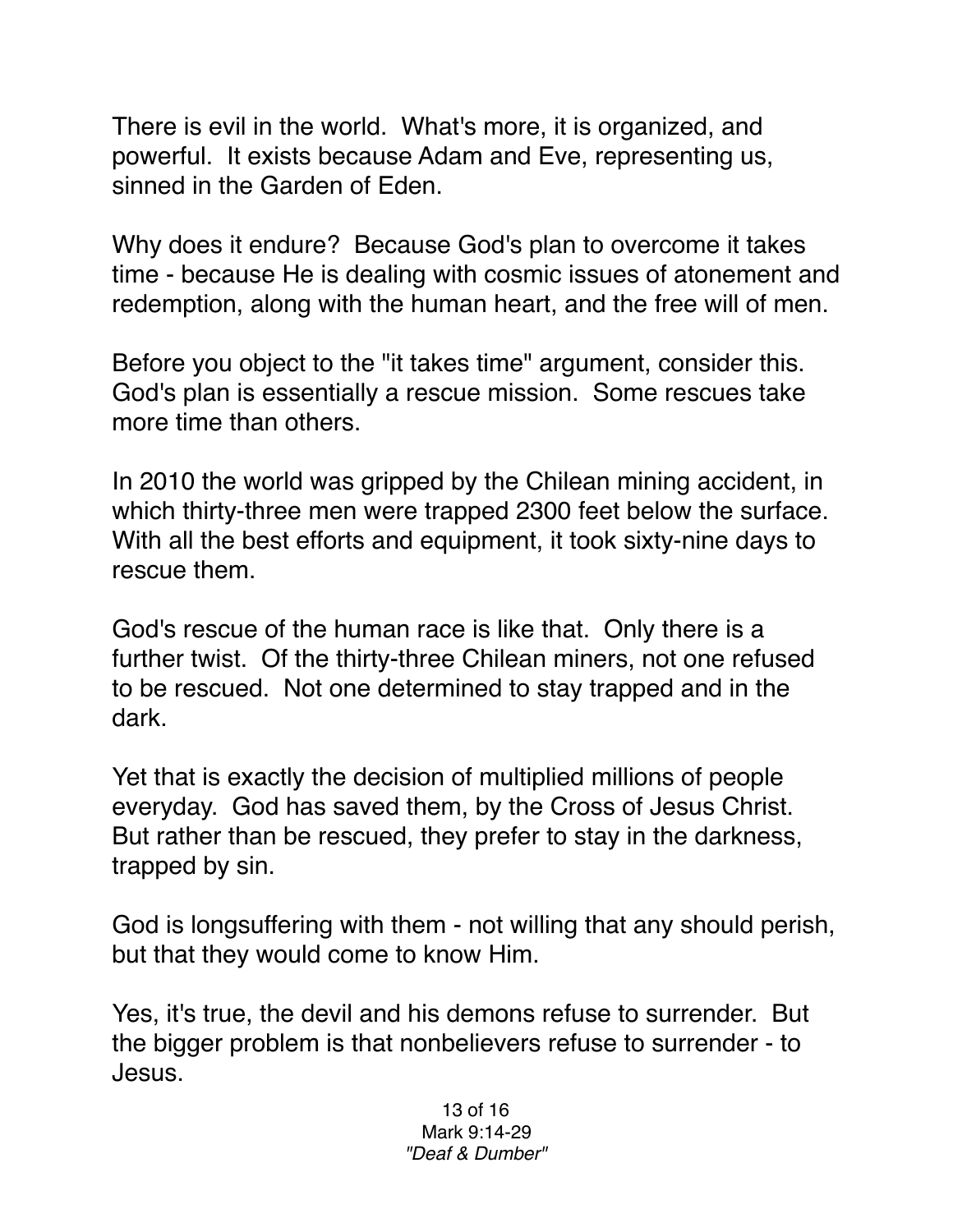Our part is to draw from "all things" that are promised us, and provided for us, to further the Gospel message.

#2 Your Spiritual Victory Is Hard-Sought As We Await The Return Of Jesus (v28-29)

We have the same burning question that the disciples had. It is asked, and answered, in the remaining two verses.

Mar 9:28 And when He had come into the house, His disciples asked Him privately, "Why could we not cast it out?" Mar 9:29 So He said to them, "This kind can come out by nothing but prayer and fasting."

I think that what Jesus establishes here is so simple that we miss its impact.

First let's talk about what He was not saying. He was not saying that, if you encounter an especially bad demon, go off for a time of prayer and fasting, then return to the fight.

No, the example Jesus left us was that He was always ready to fight.

The Lord was talking about a lifestyle that included prayer and fasting regardless any specific trials or tragedies.

I'm not saying that it's wrong to call for a fast, with prayer, for certain things. We see this, occasionally, in the Scriptures.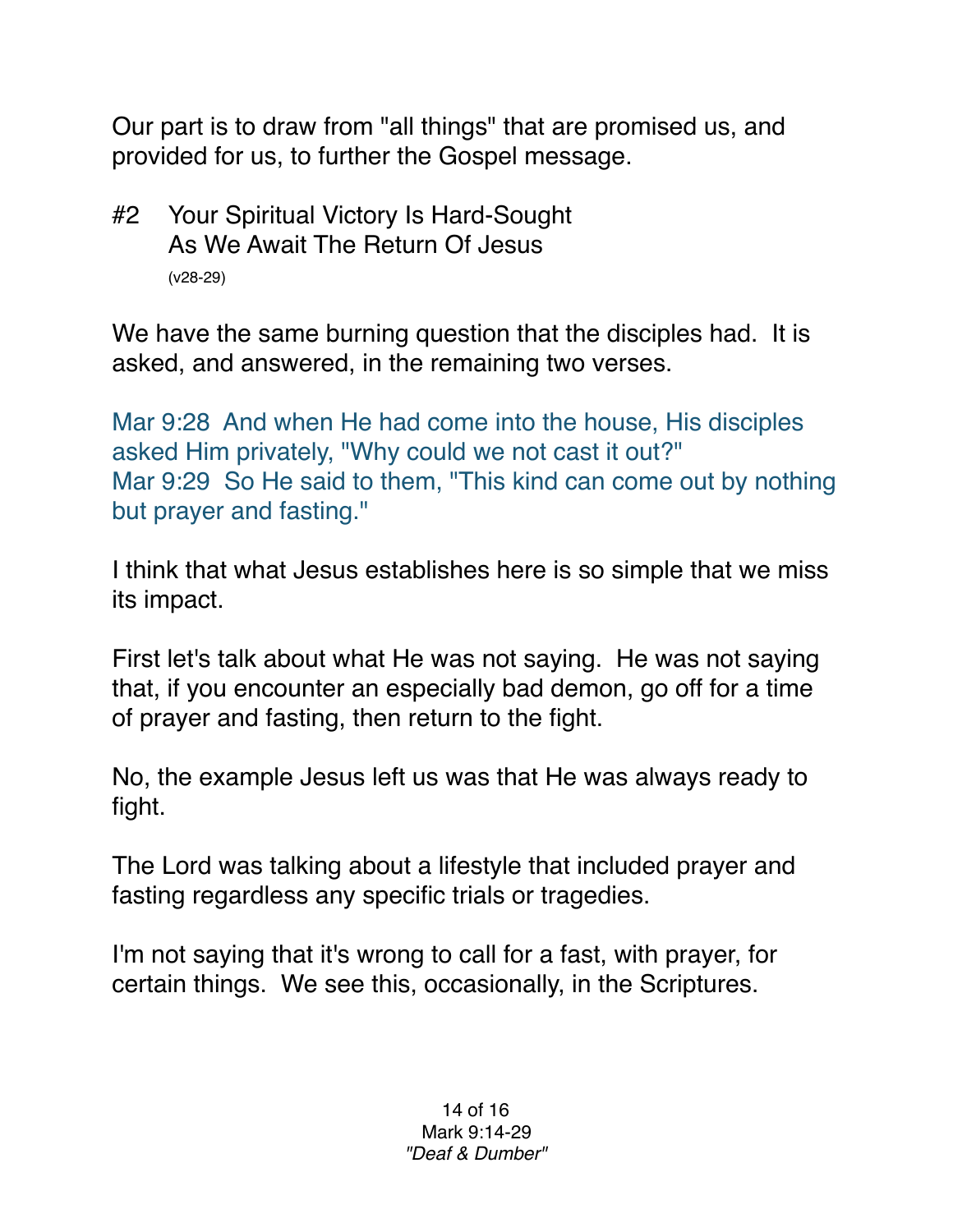But by far the most important thing to take-away from Jesus' comments are that we be spiritually disciplined - with prayer and fasting on that list.

Let's be brutally honest. If we were to take a survey and ask, "Do you pray and fast often?," most of us would answer "No."

The conclusion we draw from our lack of prayer and fasting is that we are not as ready as we need to be to fight. It's at least one of the reasons we get knocked down, and hit the mat so hard.

It's the Apollo Creed syndrome of knowing we're going to win, so we don't train as hard anymore.

It would seem, from Jesus' comments, that, even though He had conferred upon the twelve the ability to cast out demons, they needed to remain disciplined.

Think of it this way. The ability to cast out demons wasn't theirs; it was Jesus'. Anything, and everything, they did, they did through Him. It wasn't theirs to do with as they wished.

Prayer and fasting communicates that we understand our dependance upon Jesus. Whatever He has given us, or tasked us with, we remain totally dependent upon Him to empower us.

We can go through the motions of a Christian walk - especially here in the relative safety of our great nation - without having any anointing from the Lord.

We love grace so much that we think it is incompatible with spiritual disciplines. It is not.